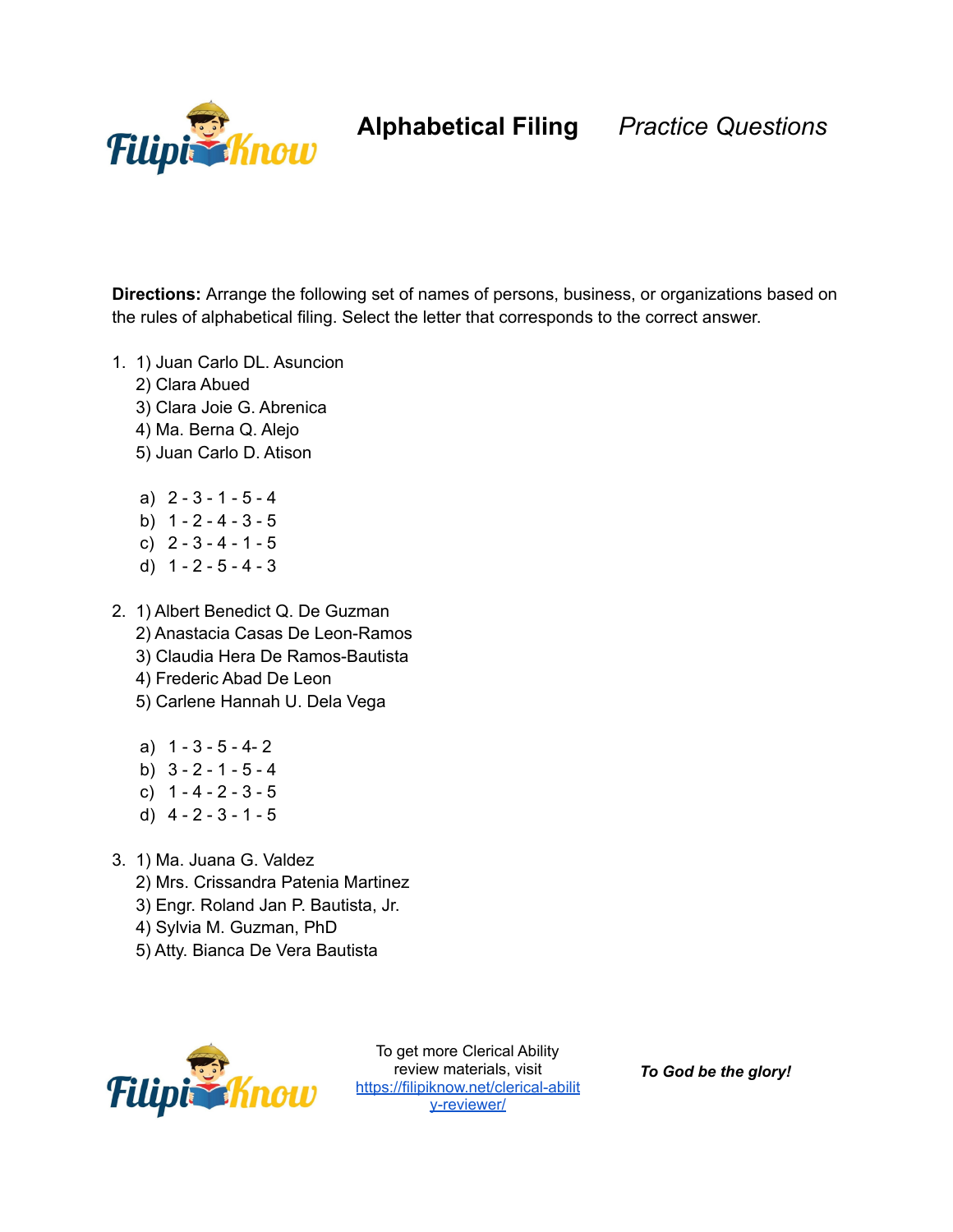

## **Alphabetical Filing** *Practice Questions*

- a) 3 4 5 2 1
- b)  $3 5 1 2 4$
- c) 3 1 2 5 4
- d) 3 4 1 2 5
- 4. 1) Helena Soliman Grocery Store
	- 2) 2nd Avenue
	- 3) Southern Tagalog Cuisines and Flavors
	- 4) S&T Consulting Firm
	- 5) Graciella Betina Salvacion Law Office
	- a) 1 3 4 2 5
	- b)  $1 5 3 2 4$
	- c)  $5 3 2 1 4$
	- d) 5 2 1 3 4
- 5. 1) The Powerhouse Gym
	- 2) The Pinoy Pizza Corner
	- 3) Pineda Ang Construction Firm
	- 4) Magbanua Sports and Music Shop
	- 5) Mallari Peralta Accounting Firm
	- a) 4 5 3 2 1
	- b)  $4 3 2 1 5$
	- c)  $2 3 1 4 5$
	- d) 2 1 3 4 5
- 6. 1) Camille U. Mendez
	- 2) Ellen D. Avila-Suarez
	- 3) Timothy Bart P. Galvez
	- 4) Ma. Alicia S. Dela Torre



To get more Clerical Ability review materials, visit [https://filipiknow.net/clerical-abilit](https://filipiknow.net/clerical-ability-reviewer/) [y-reviewer/](https://filipiknow.net/clerical-ability-reviewer/)

*To God be the glory!*